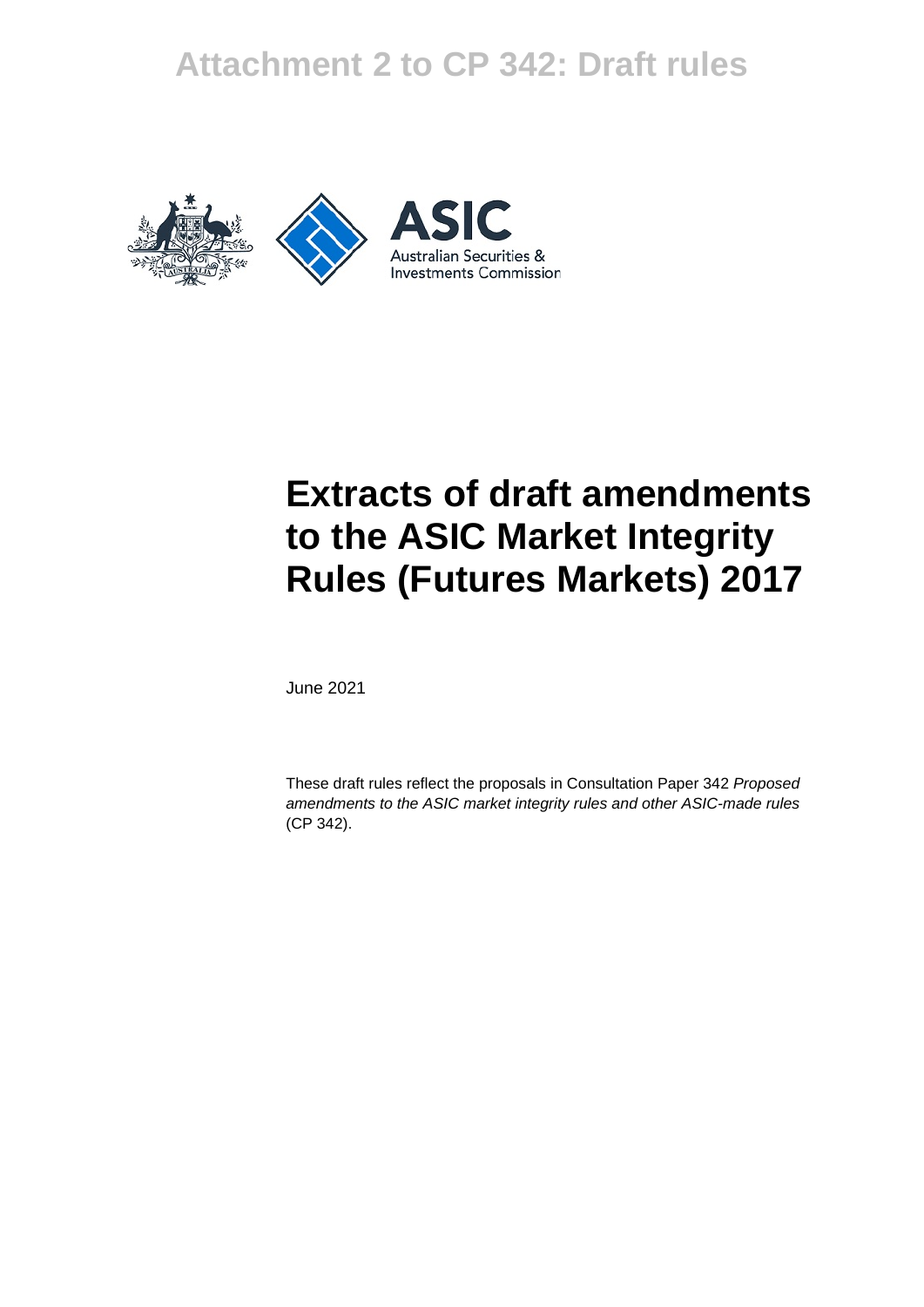# **Contents**

|  | Part 3.5 Trading principles for Exchange For Physical transactions.4 |  |
|--|----------------------------------------------------------------------|--|
|  |                                                                      |  |
|  |                                                                      |  |
|  |                                                                      |  |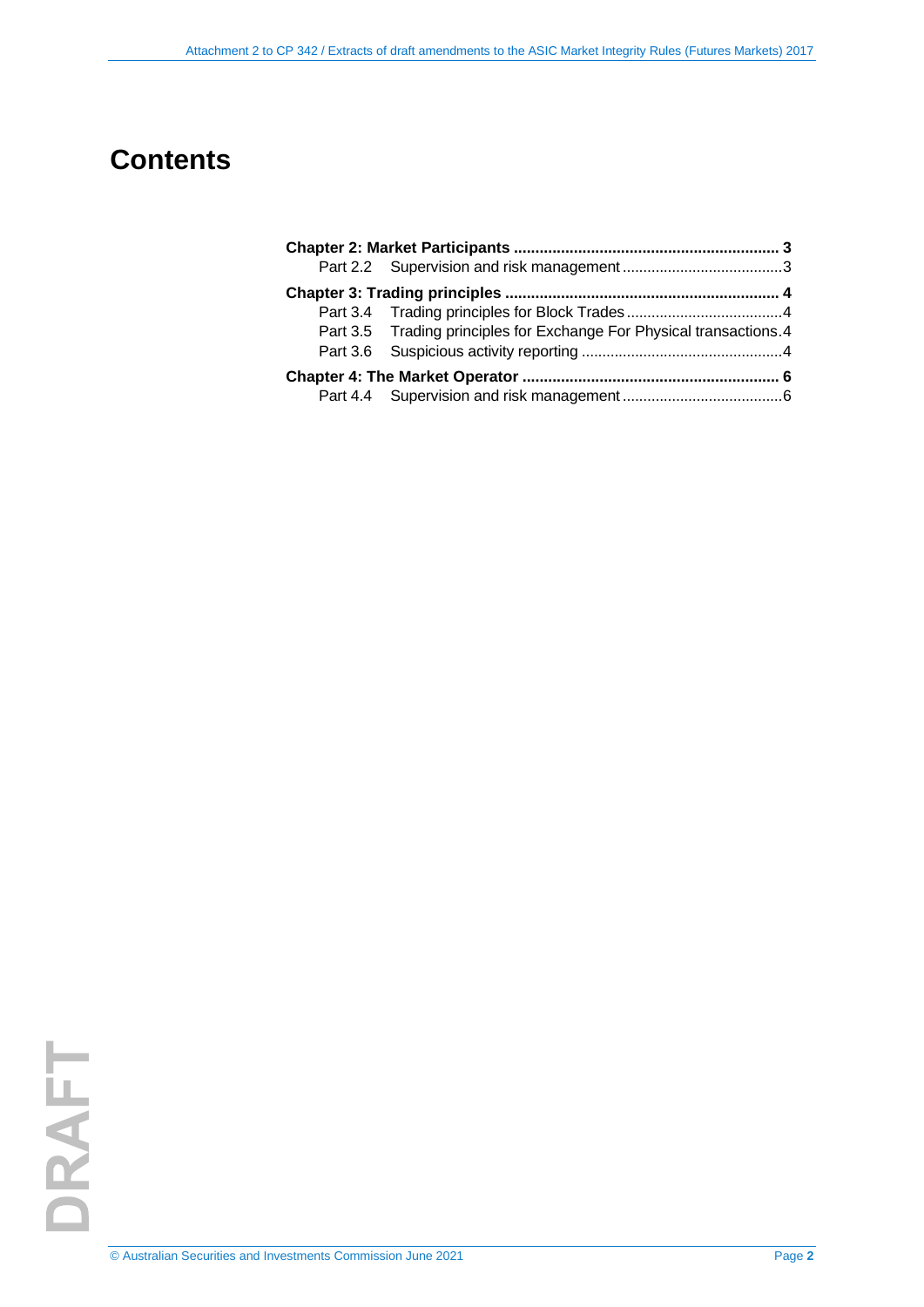# <span id="page-2-0"></span>**Chapter 2: Market Participants**

**…** 

### <span id="page-2-1"></span>**Part 2.2 Supervision and risk management**

### **2.2.3 Persons involved in the business—Good fame and character requirement**

(1) A Market Participant or must ensure that any Employee or other person who is or will be involved in the business of the Market Participant and, in the case of a body corporate, each director or Controller, is of good fame and character and high business integrity having regard to subrule (2).

(2) In assessing whether a person is of good fame and character and high business integrity for the purpose of subrule (1):

- a person will not be of good fame and character if he or she is disqualified from managing a corporation under the Corporations Act or under the law of another country, or is an insolvent under administration or its equivalent in another country; and
- a person may not be of good fame and character or high business integrity if the person has been:
	- (i) convicted of any offence;
	- (ii) disciplined by or adversely mentioned in a report made by, or at the request of, any government or governmental authority or agency;
	- (iii) adversely mentioned in a report made by, or at the request of, a Market operator, a Clearing Facility, a Settlement Facility or any other exchange, market operator or clearing and settlement facility; or
	- (iv) disciplined by a Market operator, a Clearing Facility, a Settlement Facility or any other exchange, market operator or clearing and settlement facility.

Note: Market Operators are subject to an equivalent rule (see Part 4.3).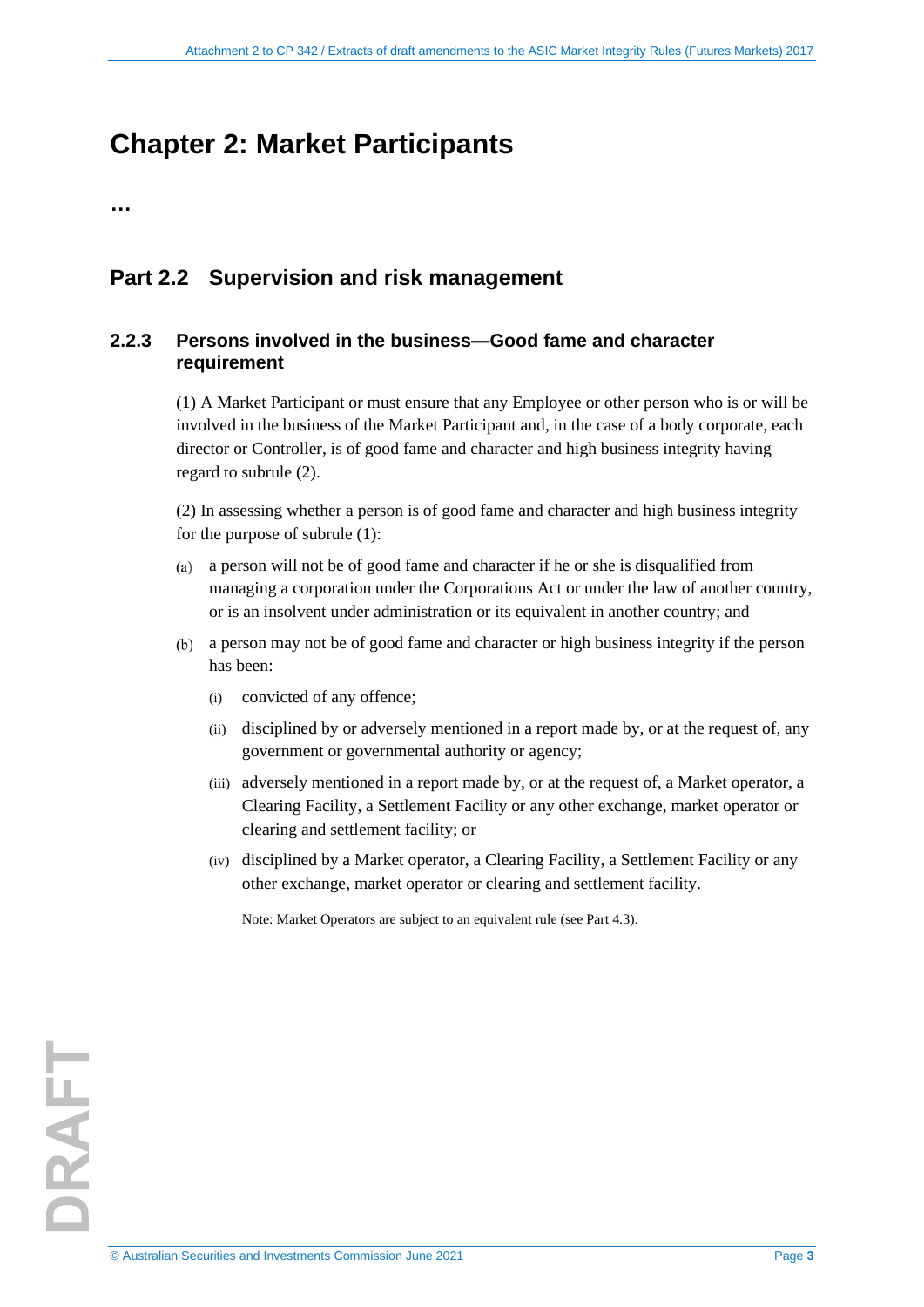# <span id="page-3-0"></span>**Chapter 3: Trading principles**

**…** 

## <span id="page-3-1"></span>**Part 3.4 Trading principles for Block Trades**

### **3.4.4 Client authorisation**

(1) Before executing a Block Trade Order on behalf of a Client on a Market, a Participant of that Market must be authorised by the Client to do so either specifically or generally.

(2) The Market Participant must keep a record of the identity of the authoriser, and the date and time of the authorisation.

### <span id="page-3-2"></span>**Part 3.5 Trading principles for Exchange For Physical transactions**

### **3.5.3 Client authorisation**

(1) Before executing an Exchange For Physical Order on behalf of a Client, a Market Participant must be authorised by the Client to do so either specifically or generally.

(2) The Market Participant must keep a record of the identity of the authoriser, and the date and time of the authorisation.

## <span id="page-3-3"></span>**Part 3.6 Suspicious activity reporting**

#### **3.6.1 Notification requirement**

- (1) Subject to subrule (2), if a Market Participant has reasonable grounds to suspect that:
- a person (the *Insider*) has placed an Order into or entered into a transaction on a Market in relation to a financial product while in possession of inside information (within the meaning of section 1042A of the Corporations Act), whether or not the Market Participant is aware of:
	- (i) the identity of the Insider; or
	- (ii) all of the details of the order or transaction; or
- a transaction or an order transmitted to a Trading Platform of a Market has or is likely to have the effect of:
	- (i) creating an artificial price for trading in financial products on a Market;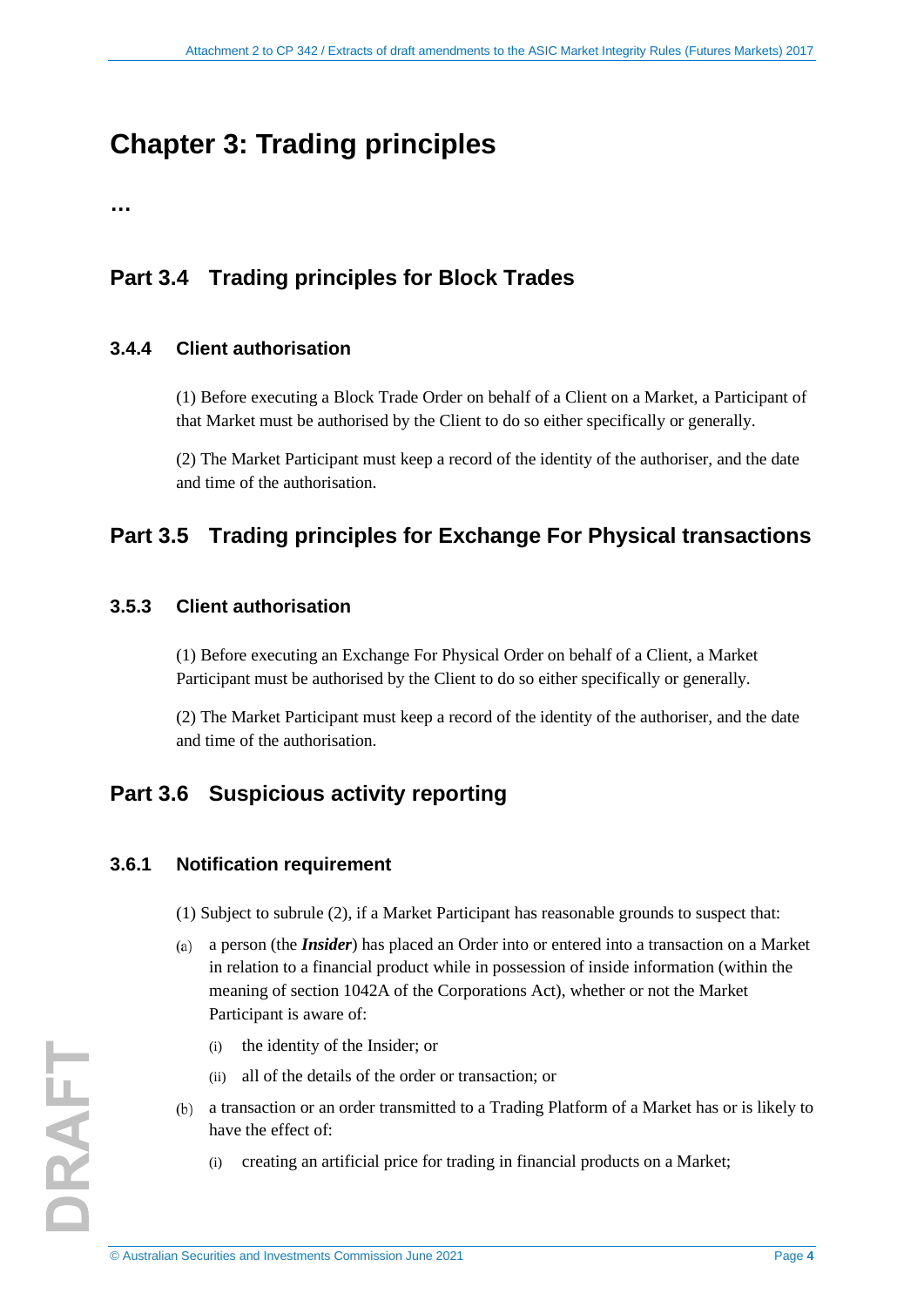- (ii) maintaining at a level that is artificial (whether or not it was previously artificial) a price for trading in financial products on a Market;
- (iii) creating, or causing the creation of, a false or misleading appearance of active trading in financial products on a Market; or
- (iv) creating, or causing the creation of, a false or misleading appearance with respect to the market for, or the price for trading in, financial products on a Market,

whether or not the Market Participant is aware of:

- (v) the intention of any party to the transaction or order; or
- (vi) all of the details of the transaction or order,

the Market Participant must, as soon as practicable, notify ASIC in writing of the details of the transaction or order (to the extent known to the Market Participant) and the reasons it suspects the matter set out in paragraphs (a) and/or, (b).

(2) A Market Participant is not required to notify ASIC under subrule (1) if the Market Participant has reported the information that would otherwise be required to be contained in the notification to ASIC under subrule (1) to the Australian Transaction Reports and Analysis Centre under section 41 of the *Anti-Money Laundering and Counter-Terrorism Financing Act 2006* or under section 16 of the *Financial Transaction Reports Act 1988*.

### **3.6.2 Confidentiality**

A Participant who notifies ASIC under subrule 3.6.1(1) must not disclose that the notification was made, or the information contained in the notification, to any person other than:

- for the purposes of seeking legal advice; or  $(a)$
- as required by law.  $(b)$